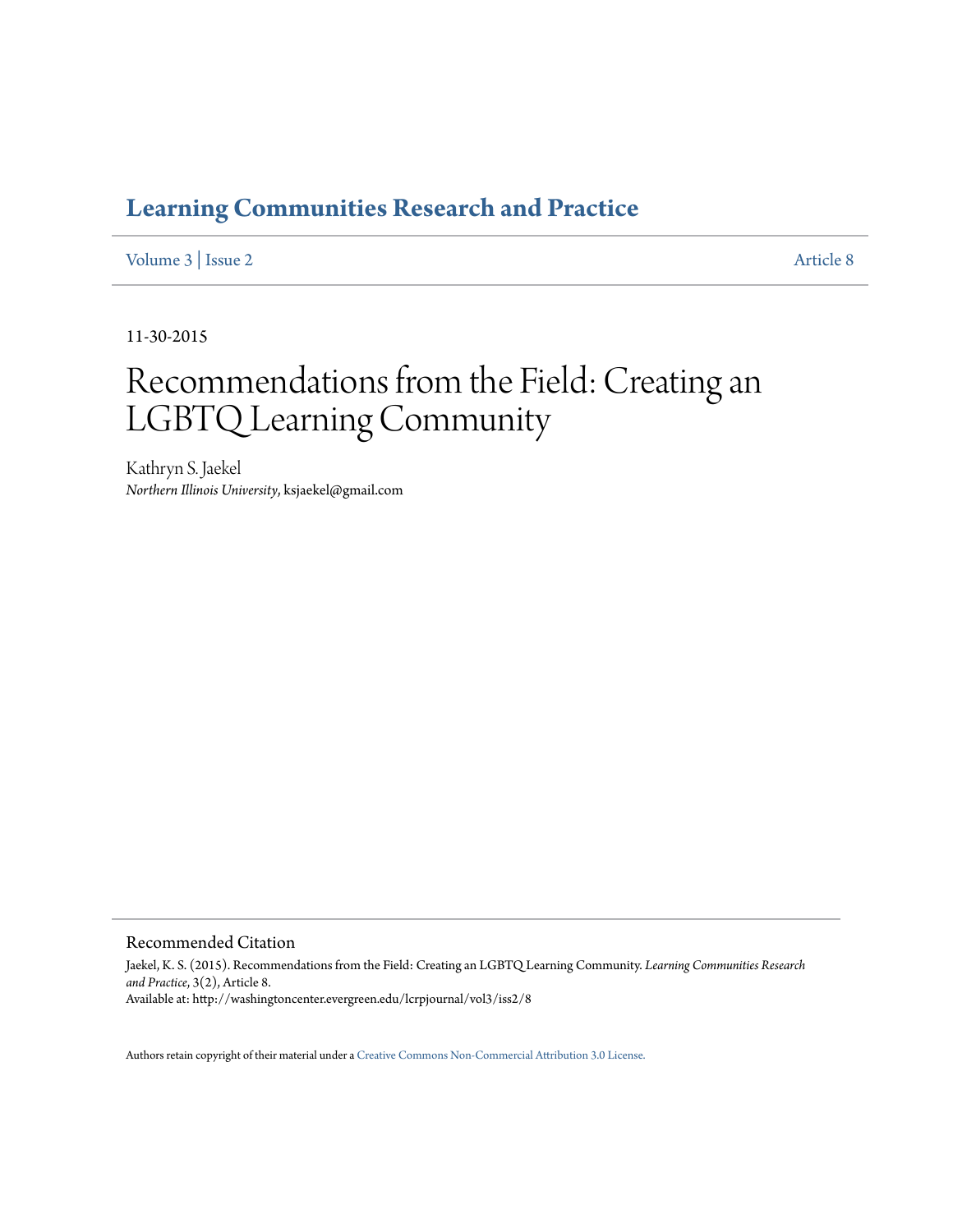## Recommendations from the Field: Creating an LGBTQ Learning Community

#### **Abstract**

This article details the creation of a lesbian, gay, bisexual, transgender, and queer (LGBTQ) learning community. Created because of research that indicates chilly campus climates (Rankin, 2005), as well as particular needs of LGBTQ students in the classroom, this learning community focused upon LGBTQ topics in and out of the classroom. While overall the learning community was successful, recommendations of increasing partnerships with other campus offices is detailed. In addition, critical questions of reframing learning communities as being essential for identity are outlined.

#### **Keywords**

LGBTQ, learning communities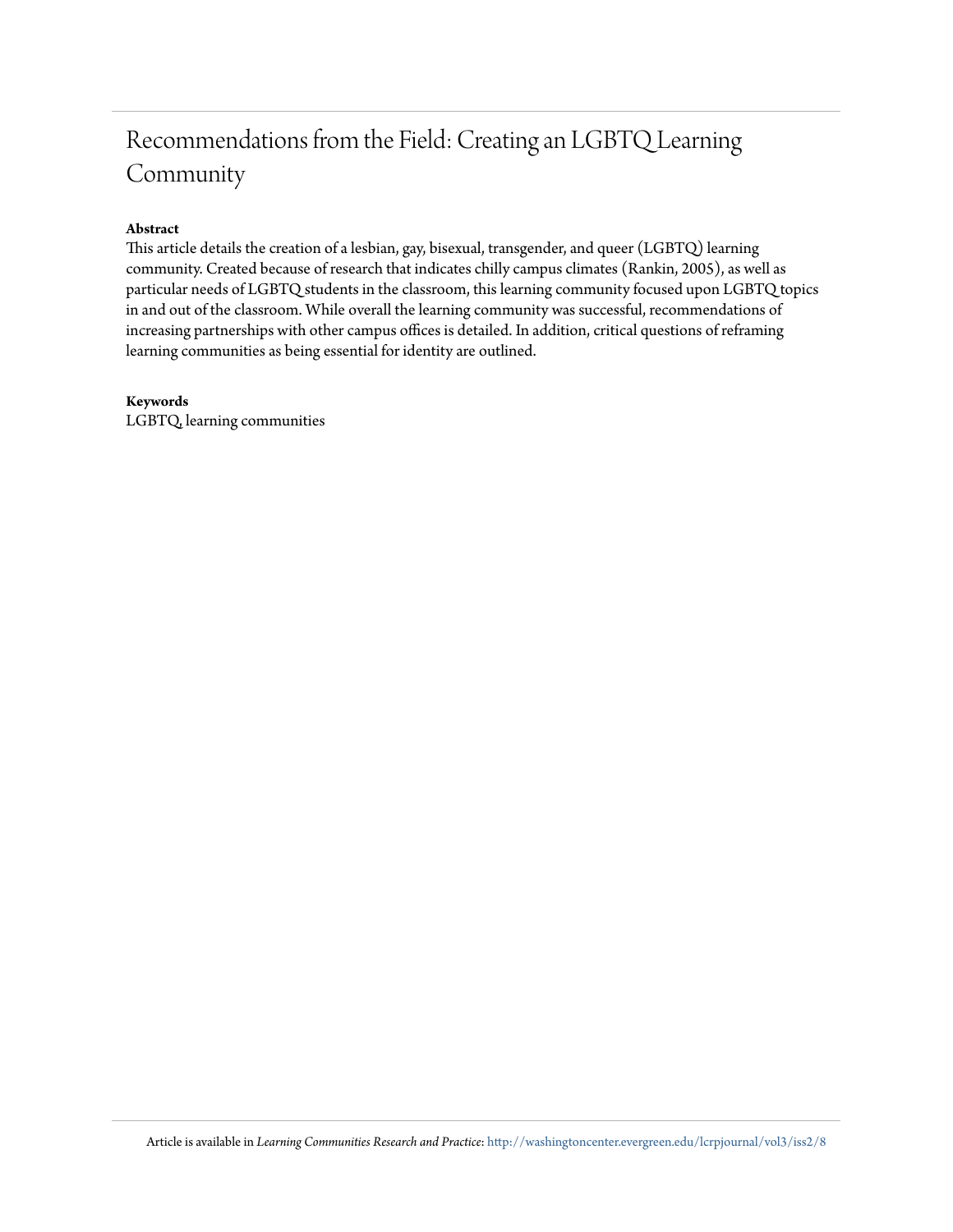#### **Background**

As a former Writing Program Administrator (WPA) for a large first-year writing program at Iowa State University and as a faculty member who has taught undergraduate writing and other courses, I have seen the effects of a "chilly campus climate" (Rankin, Blumenfeld, Weber, & Frazer, 2010) for lesbian, gay, bisexual, transgender, and queer (LGBTQ) students in my classrooms. Nearly every semester, a handful of the students who have come out to me indicate that they are struggling both academically and socially. I have seen many LGBTQ students simply stop attending classes and fail to turn in assignments, sharing with me that they felt uncomfortable in many of their classes because of classmates' or even faculty's intolerance around their gender identity and sexuality. I have attempted to help the best that I can: I have reached out to these students, connected them with student services offices, and talked with them at length about the various support systems available to them on and off campus. While this helped a few students, the majority of them continued to struggle. Of the students I met with who struggled or decided to stop attending their classes, most indicated that it was just too hard: they faced harassment, they did not feel like they had community, their families were not supportive of their identity, or they were simply struggling to figure out where they fit.

In recent years, Iowa State University has grown, with record enrollment over the past two years. The university is home to 36,000 students and offers over 100 majors. While it continues to be a predominantly White campus, with 71% of students identifying as White, Iowa State has seen an increase in both students of color and international students in this period of growth. Although the university does not track the number of students who identify as LGBTQ, as the university grows, certainly so does the number of students who identify in these ways.

Perhaps due to this growth, the institution has made strides in cultivating a more inclusive campus. The university offers multiple safe zone trainings for students as well as faculty and staff. In addition, there is a Lesbian, Gay, Bisexual, and Transgender (LGBT) Student Services office that serves as a resource for students. Yet, despite these resources available to students, faculty, and staff, I witness continued and numerous instances of my LGBTQ students failing to persist. Seeing it happen across many sections of my first-year writing program, I began to consider creating a LGBTQ learning community (LC) at my university. My thought was that if students were with peers who shared similar experiences, perhaps these students would persist, both in their writing classes and throughout their degree programs.

Learning communities in higher education have long offered students invaluable opportunities. In particular, learning communities can serve to incorporate collaborative and active experiences, creating more opportunities for

1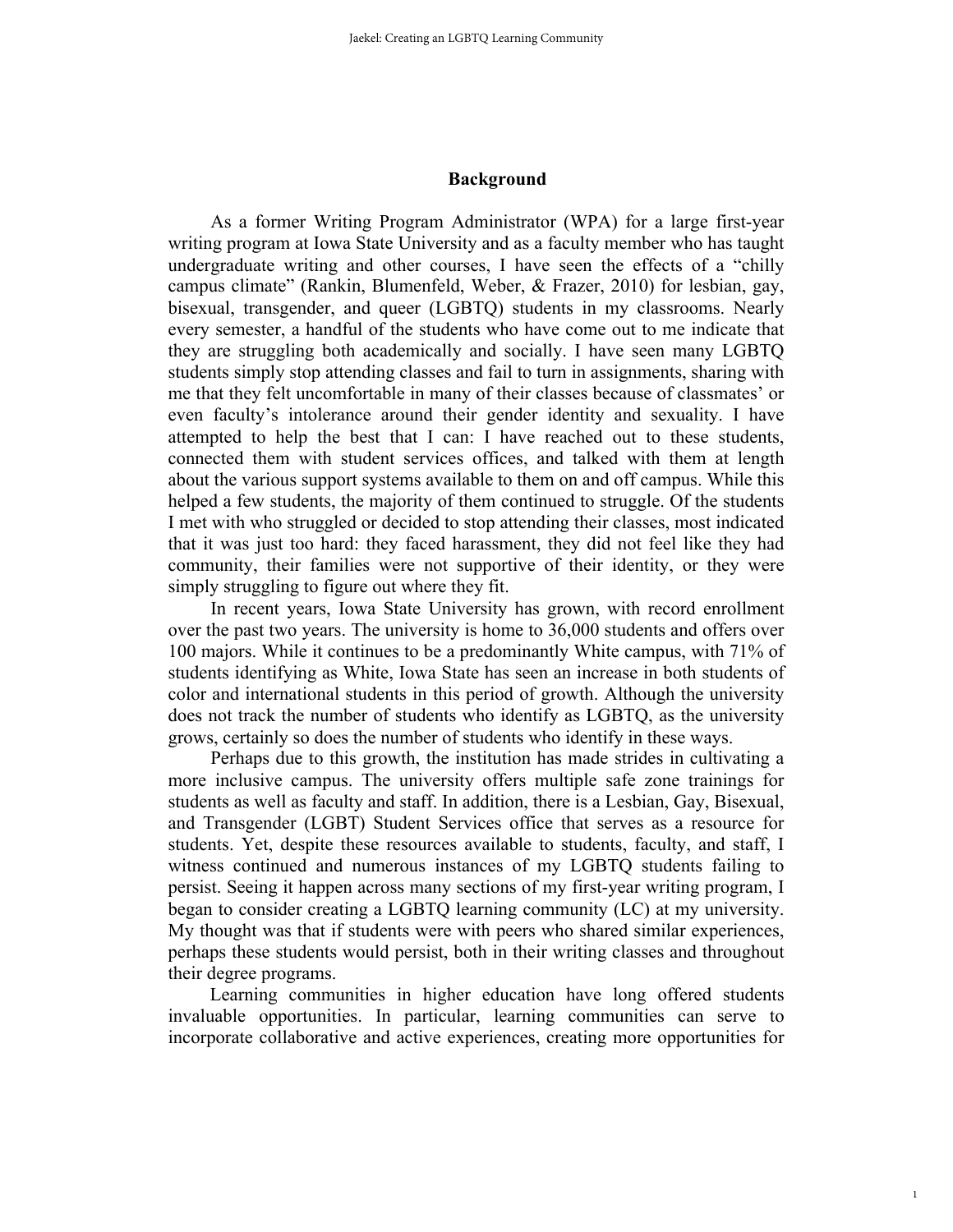students to connect with one another. These connections increase not only academic success but also the likelihood that students will persist in college (Tinto, 1993). Just as important, however, learning communities can actually serve as safe spaces for the promotion of diversity (Cabrera, Nora, Bernal, Terenzini, & Pascarella, 1998; Pascarella, Edison, Nora, Hagedorn, & Terenzini, 1996; Zhao & Kuh, 2004).

Given the positive aspects of learning communities, Iowa State University has been implementing successful ones for 20 years. Because of this commitment—the institution offers over 80 LCs serving over 55,000 students and because of the resources available, the creation of a new learning community was relatively simple. The typical structure of most learning communities consists of a cohort of students, often in the same major, who sequentially take courses together over a period of time. Often, students will take two or more courses a semester together, especially in their first two years. This structure creates community for students in and out of the classroom.

Thus, because of my campus context, it was possible for me to create a LGBTQ learning community where students could create community both in and out of the classroom, help support each other, and possibly create more visibility for LGBTQ students and their specific needs.

#### **The Problem**

While acceptance of and support for LGBTQ students on college campuses has been increasing, recent scholarship indicates that campuses continue to be places where discrimination against those who identify as LGBTQ occurs (Evans & Broido, 2002; Rankin, 2005; Rankin et al., 2010; Renn, 2010; Sanlo, 2004). Instances of harassment and violence directed towards LBCTQ individual still occur on campuses (Brown, Clarke, Gortmaker, & Robinson-Keilig, 2004; Rankin et al., 2010).

Moreover, in the classroom, LGBTQ identity and topics are often silenced. Students are aware of the marginalization and exclusion that happens within the curriculum of courses (Connolly, 1999; Furrow, 2012). Because instructors are afraid to bring up these topics or they fear backlash, LGBTQ students experience limited opportunities to learn about or even talk about LGBTQ issues. For students, factors such as harassment, violence, and marginalization work to create feelings of invisibility and isolation and can lead, ultimately, to struggles with academic success (D'Augelli, 1993, 1998; Sanlo, 2004).

When LGBTQ students and topics are discussed, they are not always talked about in a positive manner. To date, there is a lack of literature detailing the positive components of being LGBTQ. There is little discussion about items such as resiliency, academic success, or survival skills as they relate to LGBTQ students on college campuses (Sanlo, 2004).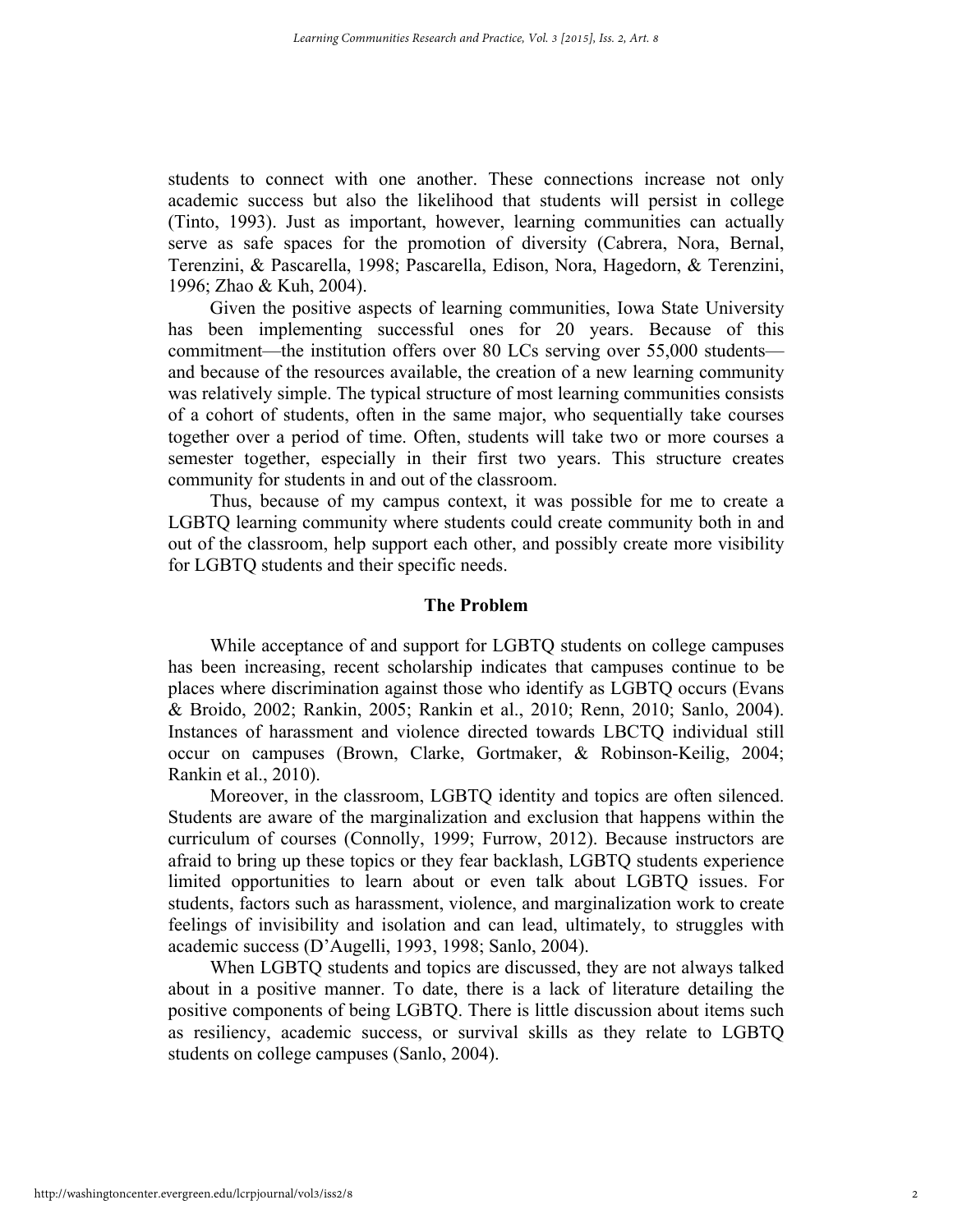#### **The Creation of a LGBTQ Learning Community**

In an effort to create a space where LGBTQ students and their allies could openly discuss topics, issues, and aspects central to their lived experiences, I proposed to my administration that I pilot an LGBTQ themed learning community. I argued that this learning community could help students persist because it would be a space where they could be open, create community, and learn more about what the institution does to help support them. Open to anyone who wanted to join, this learning community's flagship course would be a firstyear writing course (a core requirement at my university) and then an introductory queer studies course that I taught the following term. The learning community would continue to meet programmatic outcomes, such as critical thinking, cultivation of rhetorical strategies in writing, analysis of rhetorical arguments, communication and writing skills, while focusing on LGBTQ topics. The overarching learning goals would be for students to learn more about inclusive campus spaces, offices, and services. Students would not only learn more about those spaces, they would analyze them and make suggestions about needs that were not being met on campus.

My administration supported this learning community completely. They created the section, gave me a course release to teach it, and even offered to buy up seats in the class if it did not fill to capacity. In addition, the learning community administration at my institution helped publicize the learning community on their website. Overall, the upper administration, both in my department and in my college, was incredibly supportive.

In total, 18 undergraduate students signed up for the flagship course. The course curriculum focused on analyzing the grand narrative of LGBTQ topics in popular culture. Students analyzed LGBTQ themed advertisements, read about current news and events regarding same-sex marriage and transgender rights, and analyzed different political arguments surround civil rights for LGBTQ individuals. In addition to the formal curriculum, students were required to attend an "Out-to-Lunch" lecture put on by the university's LGBT Student Services. These short lectures focus on subjects like gender fluidity and identity, LGBTQ activism efforts, or community service initiatives. Finally, students were required to make and present a poster about a topic or issue that they wanted to give more visibility. They presented their posters in an open session, during which individuals could attend and engage with the students.

#### **Successes and Struggles**

There were many successes of this piloted project. Having 18 students enrolled, interested, and engaged was itself a great success. All but one student successfully completed the course and commented that they enjoyed having a space to be out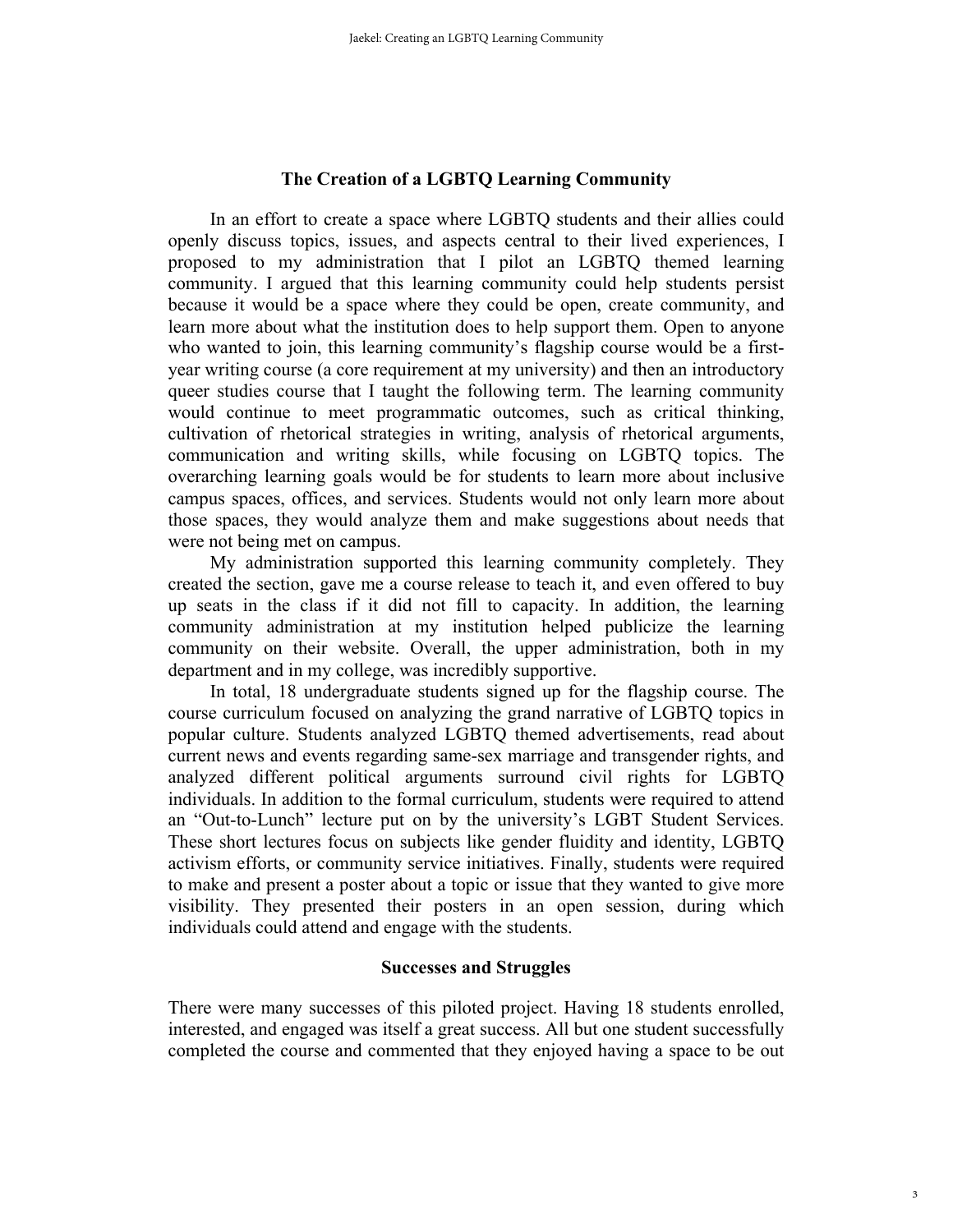and open. One student in particular shared that he had never been out in a college course and for the first time, finally, he felt like he could be himself. Others noted that group work was a lot easier because they felt comfortable talking about their experiences or their partners with their peers. Many said it was good to connect with classmates in an authentic way.

Students were particularly appreciative of the assignments that helped them navigate the institution better. One assignment asked students to analyze the mission, function, and role of a campus office, for example, our Women's Center or our LGBT Student Services Office, providing them with more information about how they could use that office and that space. Students indicated that they had heard those offices existed prior to doing the assignment but did not know anything about the specific programming led by those offices nor about the actual physical spaces provided for students to do homework, hang out, or talk to staff about their concerns. This assignment made students aware of various offices, programs, and even people that they could go to if they needed help. One student, who decided to analyze at the university police force, told her classmates that she found the police officers to be supportive, kind, and knowledgeable about many LGBTQ topics. Several students were surprised to hear this and later shared with me that they now felt more comfortable with the idea of reporting instances of discrimination because of their peer's presentation.

While these successes are important, perhaps the most important part of this project was how we struggled. To begin, recruitment was incredibly difficult. Because the learning community was new and did not have a specific disciplinary home, getting the word out to advisors, faculty, and staff was difficult. In order for students to sign-up for the learning community, they had to have a specific course number, which only advisors had. Although advisors knew about the learning community, some struggled to suggest it to students. For instance, if a student was not out, or did not "appear" to be someone who would "fit" in the learning community, advisors may not have mentioned the opportunity or advised the student that the course was even available.

In addition to recruitment issues, some additional marketing had to occur for students to take the class. Since learning communities at our institution are directly tied to majors and potential career outcomes and this was an identitybased community seemingly without "direct" career paths, it took a lot of convincing to get students to join. While other learning communities structure their programs around particular industries and career opportunities, the LGBTQ learning community could not make the same argument. Because it did not focus on careers in the same way, it was difficult to get advisors and students to understand that this learning community afforded students critical opportunities with regard to learning and the cultivation of community.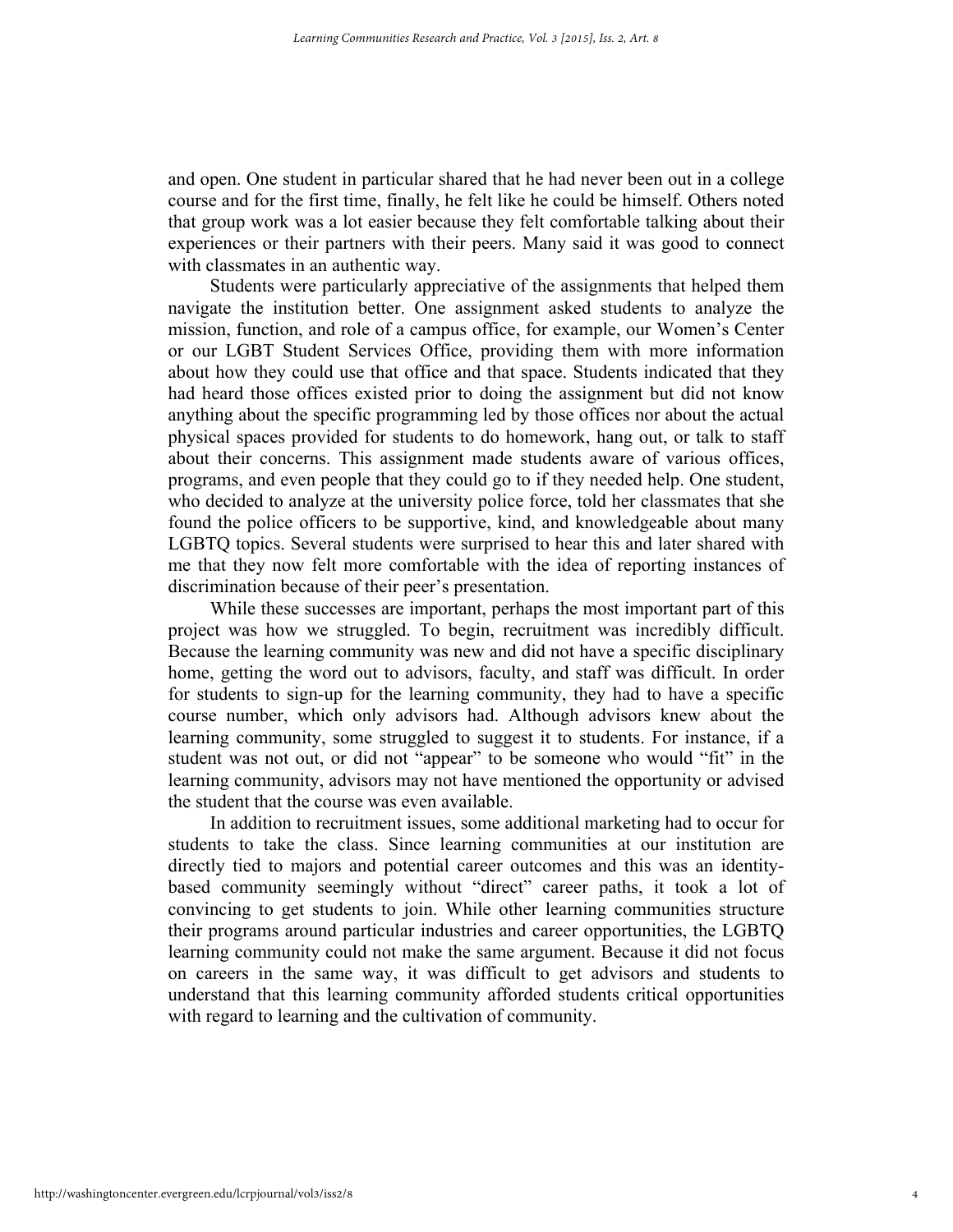Another struggle was resources. It was difficult to find classes and faculty to link with my introductory composition course. Students needed more than just my perspective on social and academic issues, but the shortage of courses and faculty members who teach about LBGTQ issues made linking challenging. The introductory queer studies class that was a good fit for the learning community is one that I teach. And the courses of the few faculty who teach other gender and sexuality courses are almost always full. Due to resource budget and staffing constraints, we could not create new sections of existing classes, nor could we incorporate a large group of students into an existing section.

Finally, even though we ultimately created a link for the subsequent term, only half the students from the first term of the LC actually took it because it did not count toward degree requirements for their majors. Taking it represented extra expense and extra time tacked onto their degrees. While many expressed an interest in taking the class, and they would have learned more about LGBTQ topics, financially it just did not make sense for them.

#### **Strategies for Improvement**

The process of creating this learning community led me to identify strategies that may be of use to others who are contemplating developing an identity-based learning community.

#### **Strategy 1—Partnering with Student Affairs**

While academic advisors play a key role in recruitment, it did not occur to me that advisors might encounter difficulties recruiting students for this learning community. Due to this, one of the most successful ways that recruitment occurred was through partnerships with specific student affairs offices, in particular partnering with the LGBT Student Services office because those offices had different relationships with the students. Many LGBTQ students found out about the learning community through that office's recruitment, publicity at events, and outreach. In addition to an LGBT center, other offices such as Women's Centers and Multicultural Centers would be excellent resources to help recruit students.

It also would help if the learning community could partner with Residence Life. While initial talks had been occurring about creating gender-neutral housing or LGBTQ housing on my campus, at the time of this project, it was not possible to create a residential learning community. However, if an institution had this type of option, it could enhance opportunities for student learning and development.

#### **Strategy 2—Meaningful Links**

One key recommendation is to use broad parameters when thinking about potential course pairings for the learning community. I struggled finding other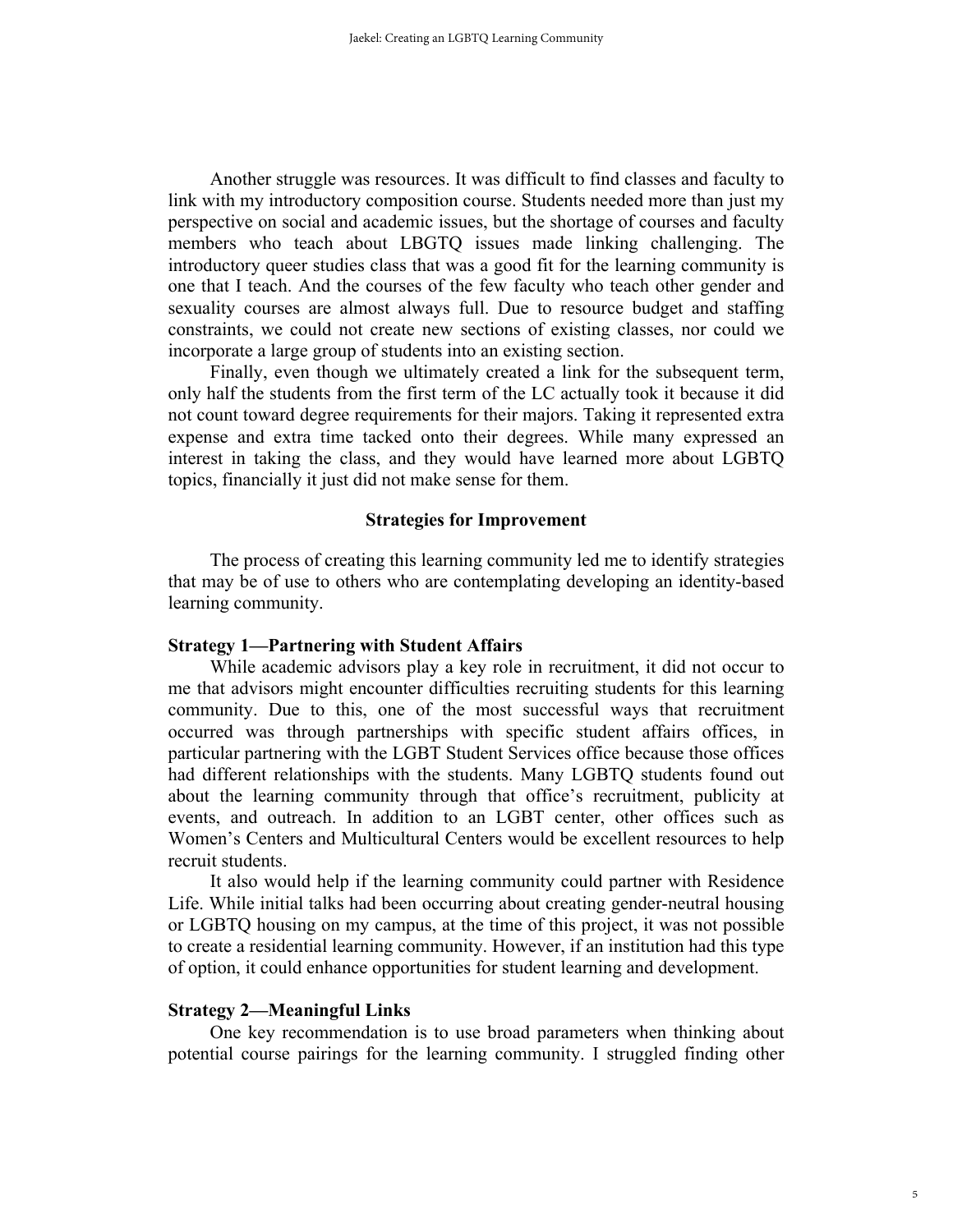academic courses that were both relevant and would fit into students' schedules. Because learning communities are often discipline focused, I could have partnered with the Women Studies department and even another discipline that would have allowed for students to take classes together. At my institution, however, there are not many Women's Studies majors and thus, the class would not have filled. Instead of with just one department, had I partnered with several similar disciplines, such as women's studies, anthropology, and sociology, we might have been able to develop a community of students with similar interests who could have taken classes together, creating a bigger, richer community in which to learn.

#### **Strategy 3—Rethinking Purpose**

Several students who showed initial interest ultimately decided not to signup for this learning community because it had no obvious career purpose. This learning community did help cultivate skills students could use in their careers, such as critical thinking, awareness of diversity, and a better understanding of social issues. However, I needed to do a better job of highlighting the outcomes that mapped onto students' educational and career goals. Even that approach can be tricky, however, since many of our students are focused on taking the courses necessary for their majors rather than on the skills they need to develop. Thus, while it's important to be clear about what students will gain from participating in a learning community like this one, there may be logistical problems with the option of asking students to take an "extra" course.

#### **Conclusion**

LGBTQ students have specific needs that learning communities can help meet. Through identity-based learning communities, LGBTQ students can find community, both inside and outside of the classroom. Moreover, these communities can help create spaces where students can feel comfortable and safe to participate and learn. Despite the initial struggles and points of consideration offered here, successful LGBTQ learning communities have the potential to be incredibly effective. Perhaps most importantly, creating LGBTQ learning communities can help students persist in college, learn about important issues and topics, and do so in a manner that is comfortable for them.

#### **References**

Brown, R. D., Clarke, B., Gortmaker, V., & Robinson-Keilig, R. (2004). Assessing the campus climate for gay, lesbian, bisexual, and transgender (GLBT) students using a multiple perspectives approach. *Journal of College Student Development*, *45*(1), 8-26.